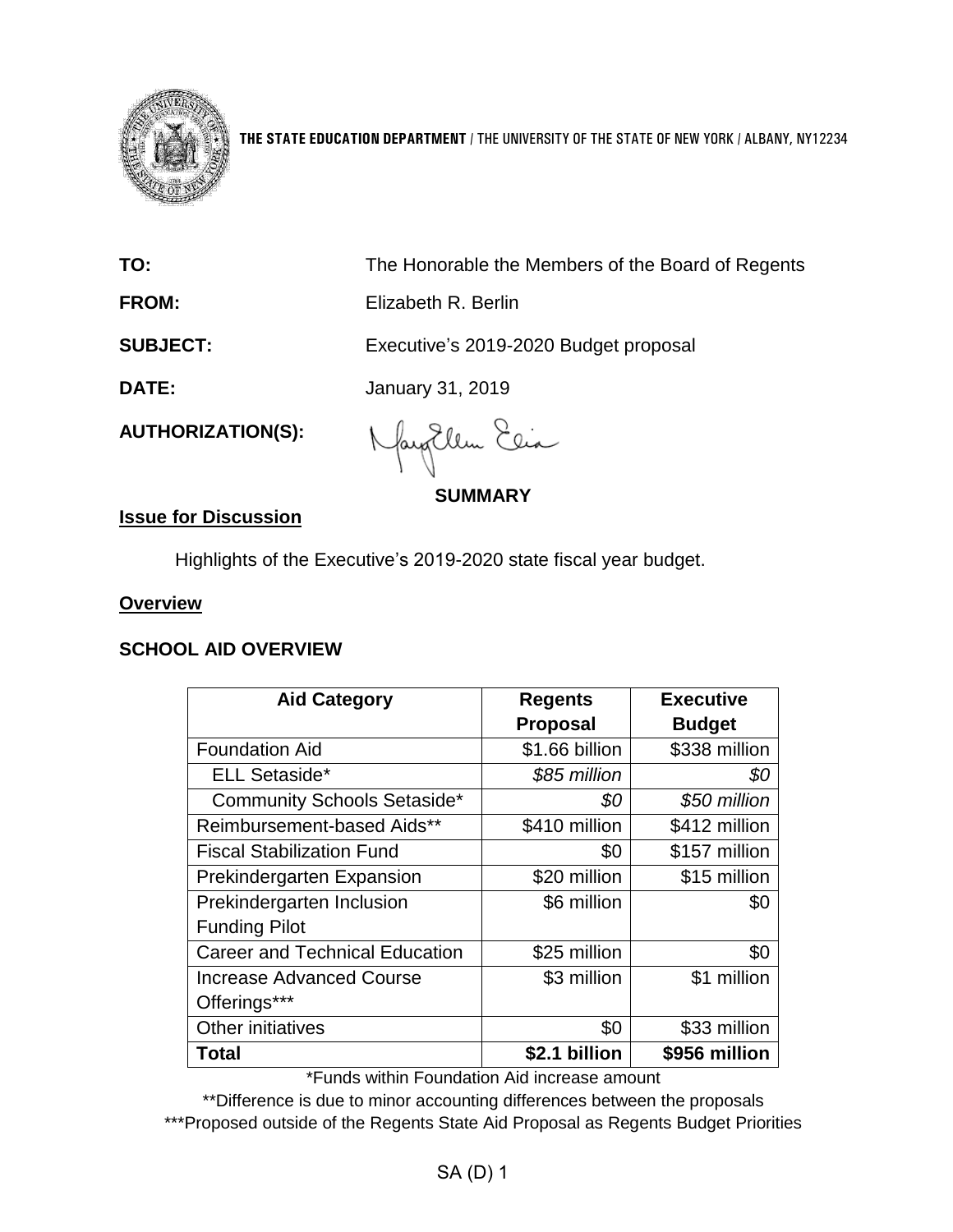## **P-12 EDUCATION**

**Overall State Aid Increase -** Year-to-year increase of \$956 million, or 3.6%, from \$26.7 billion to \$27.7 billion for the 2019-2020 school year. Major components include:

- \$338 million in Foundation Aid:
- \$412 million in statutory reimbursement-based aids, consistent with current law;
- \$157 million in a Fiscal Stabilization Fund to be distributed through the budget process (\$92 million more than last year's proposal); and
- \$50 million in additional competitive grants.

The Executive Budget includes the following additional funding for P-12 programs related to Regents funding requests:

- \$15 million for **Expanded Prekindergarten** for 3- and 4-year-olds, including a focus on the participation of homeless students and students with disabilities. (*\*Regents State Aid Proposal- \$20 million to expand prekindergarten; \$6 million for inclusion prekindergarten funding pilot*); and
- \$1 million to support additional grants to school districts and BOCES for **Expanded Access to Advanced Coursework** for districts that do not currently offer any courses, or very limited advanced course offerings. (*\*Regents Budget Priority Proposal- \$3 million*).

The Executive Budget maintains \$18 million for My Brother's Keeper.

The Executive Budget does *not* add new funding to support improvement plans for schools new to receivership in the 2019-2020 school year.

The Executive Budget contains additional funding for the following P-12 programs:

- \$10 million for Empire After School to fund an additional round of awards targeted at districts with high rates of child poverty;
- \$4 million to expand Early College High Schools across the state;
- \$5 million to create 10 new P-TECH programs;
- \$1.5 million to support mental health programs, and provide grants to middle schools in the state for mental health/mental health resources, school climate services, bullying prevention, or training for trauma informed care;
- \$3 million for Alternative Discipline Grants/Ending the School-to-Prison Pipeline to support programs that train teachers and school leaders in alternatives to student suspension or expulsion, such as restorative justice;
- \$2 million to subsidize the cost of Advanced Placement (AP) and International Baccalaureate (IB) exam costs for low-income students;
- \$1.5 million for Refugee and Immigrant Welcome Grants to support school districts with increased refugee and immigrant populations, including unaccompanied minors- \$500,000 is for applicants in high need school districts in Nassau and Suffolk Counties;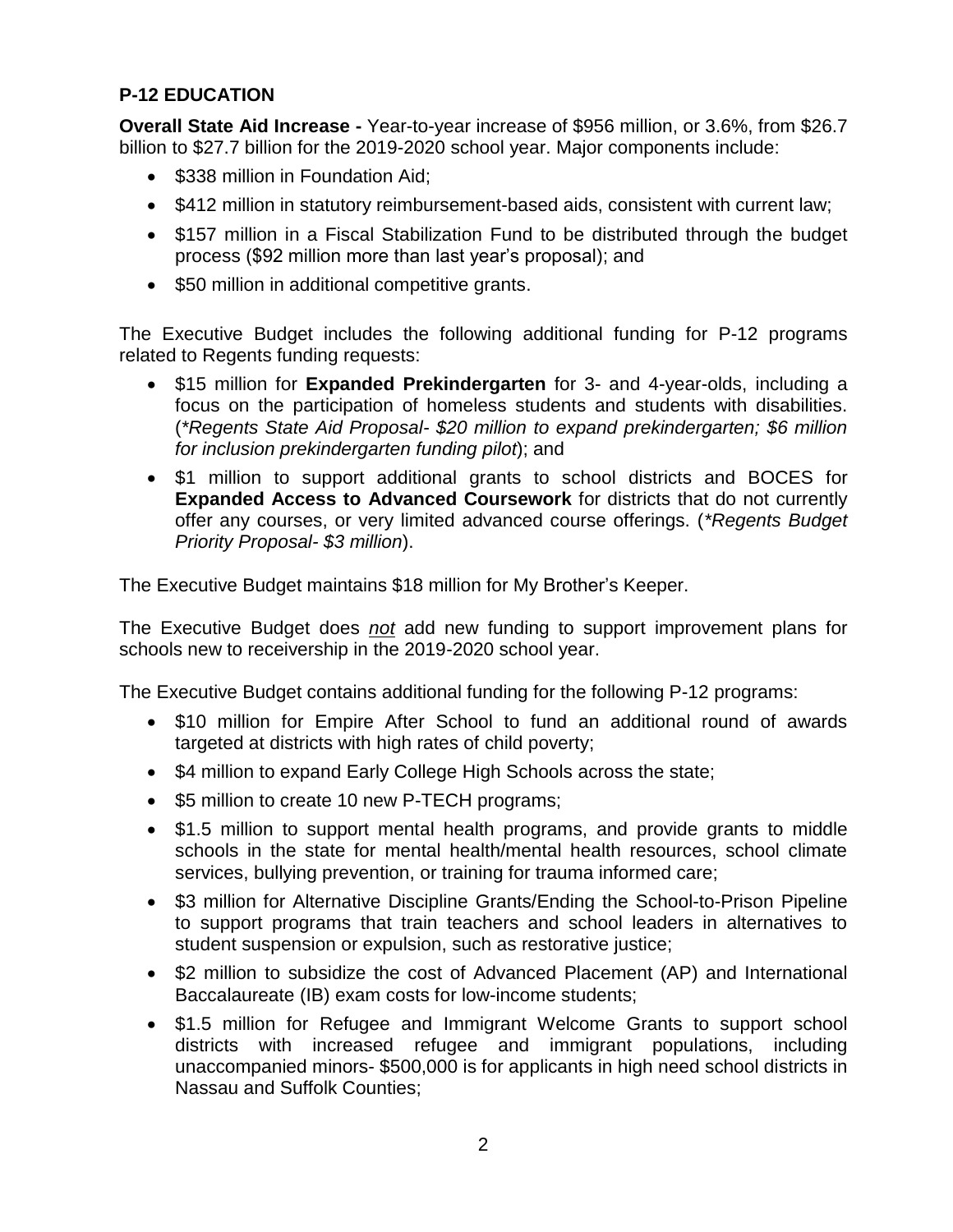- \$1.5 million for Expanded Mathematics Access Program for private for-profit or not-for-profit organizations to build basic math fluency for elementary school students through the use of internet accessible learning games;
- \$1 million for Recovery High School start-up grants for programs that offer safe and supportive learning environment for students diagnosed with or at risk of substance abuse disorder; and
- \$200,000 for services and expenses of administering the NYS Youth Council.

The Executive Budget would eliminate the following Legislative adds:

- Private Schools for the Blind and Deaf (4201), decrease of \$2.5 million;
- East Ramapo Supplemental Funding, decrease of \$3 million;
- State School Immunization Program, decrease of \$7 million;
- Supportive Schools Grant Program, decrease of \$2 million; and
- Workforce Education, decrease of \$1.5 million.

The Executive Budget contains the following additional funding changes to P-12 programs:

- Non-Public STEM Program, increase of \$5 million from \$15 million to \$20 million;
- Non-Public Schools, increase of \$6.7 million from \$186.4 million to \$193.1 million, including an increase of \$4 million in Mandated Services Aid and an increase of \$2.7 million in Comprehensive Attendance Policy (CAP) funds;
- Postsecondary Aid for Native Americans, increase of \$402,000 from \$598,000 to \$1 million;
- Statewide Universal Full Day Pre-Kindergarten Program, increase of \$340 million to continue the program;
- Summer School for School Aged Children with Handicapping Conditions (4408), increase of \$34 million from \$330.5 million to \$364.5 million;
- \$25 million in Capital funds for Safety and Security for At-Risk Facilities for competitive grants to non-public schools, day care facilities and community centers at risk of hate crimes or attacks; and
- \$30 million in Capital funds to support capital improvements necessary to address health and safety issues at the State Supported Schools for the Blind and Deaf (4201).

**School Aid Growth Cap -** The FY 2020 Executive Budget would base the School Aid Growth Cap on 10-year average annual income growth instead of annual income growth. For 2019-2020, this reduces the growth amount from 6.1% to 3.6%.

#### **School-Level Spending Transparency -** The Executive Budget would:

• Provide districts with additional time to submit the 2019-2020 State Financial Transparency form—from prior to the first day of school to on or before the Friday preceding Labor Day—and additional time for the Division of Budget and the Department to review submissions—from 30 to 90 days. Should the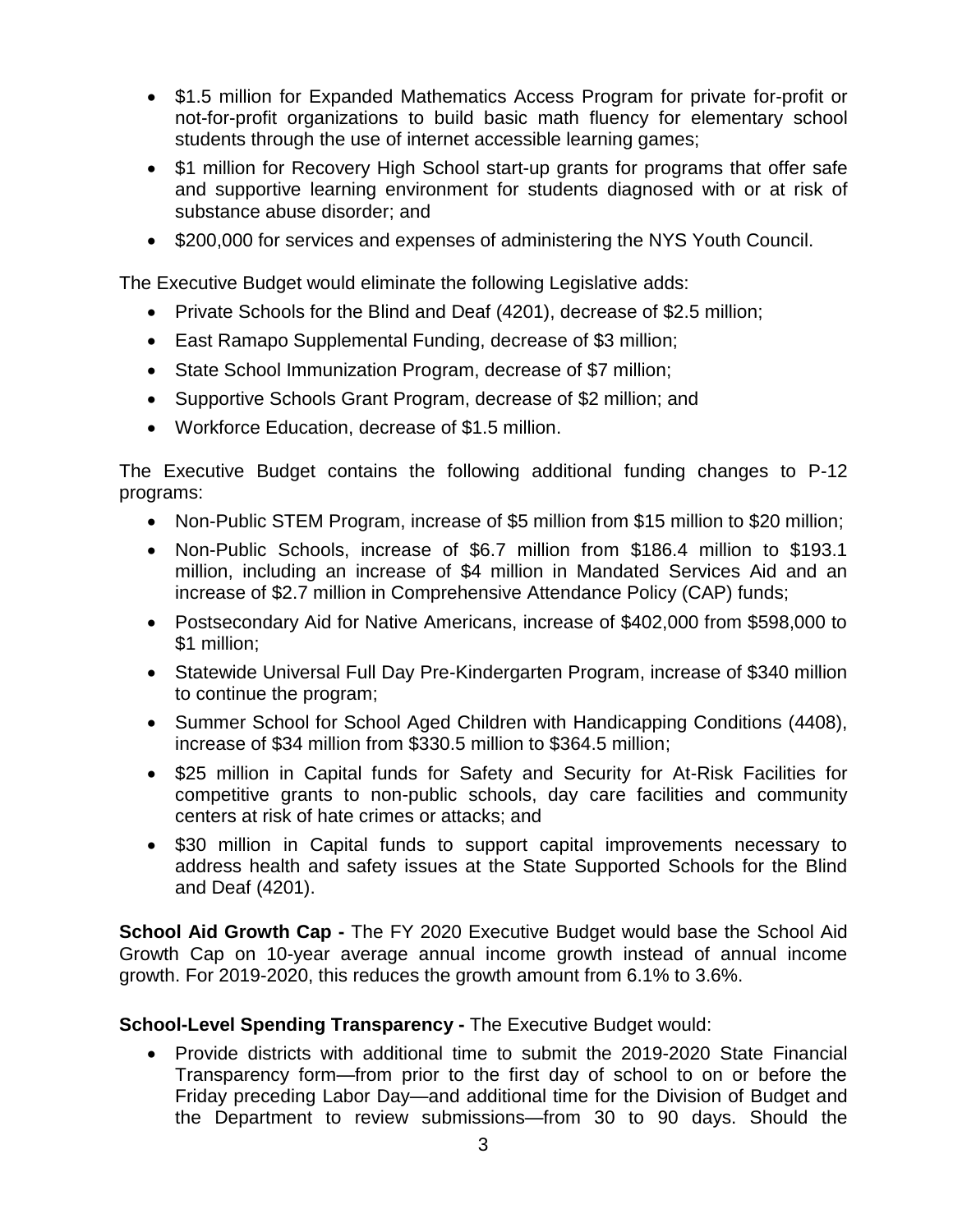Commissioner or DOB request additional information, such information shall be submitted within 90 days and the Commissioner and DOB's deadline to review was extended from 30 days to 90 days. In 2019-2020 roughly half of all school districts will be required to submit the State Financial Transparency form; and

• Requires the Director of Budget to produce a list of "underfunded high needs schools," by May 1 of each base year. Any school district required to submit a transparency form with an underfunded school shall be designated as requiring an equity plan and will be required to dedicate a portion of their 2019-2020 Foundation Aid increase to any of their neediest schools that are not already equitably funded (also as identified by the Division of the Budget), based on such equity plan, which must be submitted to and approved by the State Education Department by September 1. Where a school district fails to submit a plan, the Department will be required to develop and impose a plan on the district; specifying the increase in per pupil expenditures required at each underfunded high need school within the district and shall order the officers of the school district to implement such plan fully and faithfully.

*\*No additional resources were provided to the Department to do this work.*

#### **Expense-Based Aid Reforms -** The Executive Budget would:

- Establish a new reimbursement rate for Building Aid beginning with projects approved after July 2019. New levels would eliminate the option to select the most favorable of certain prior year aid ratios, components would be wealth adjusted, and a 5% overall minimum ratio would be established;
- Close the "incidental cost loophole," which has previously been proposed by the Board of Regents; and
- Convert a number of reimbursement-based aid formulas—including Transportation Aid (\$2.0 billion) and BOCES Aid (\$971 million) beginning in the 2020-2021 school year into a block grant. This new "Services Aid" would grow annually by an inflation factor and will no longer reflect actual school district expenses. Districts would no longer be reimbursed for actual transportation and BOCES expenses.

**Community Schools Set-aside -** The \$338 million Foundation Aid increase also includes a \$50 million tier that is targeted to failing schools and those with high ELL populations. This \$50 million is added to the Community Schools set-aside requirement, bringing this funding up to \$250 million statewide. Additionally, the minimum Community Schools set-aside amount would be increased from \$75,000 to \$100,000.

**Annual Professional Performance Reviews -** The Executive Budget would eliminate the requirement that schools must use a State test as the measure of student performance in the Annual Professional Performance Review (APPR) process for teachers and school principals. Instead schools would be able to locally select Commissioner approved alternative assessments through collective bargaining; however, nothing shall be construed to abrogate any existing collective bargaining agreements.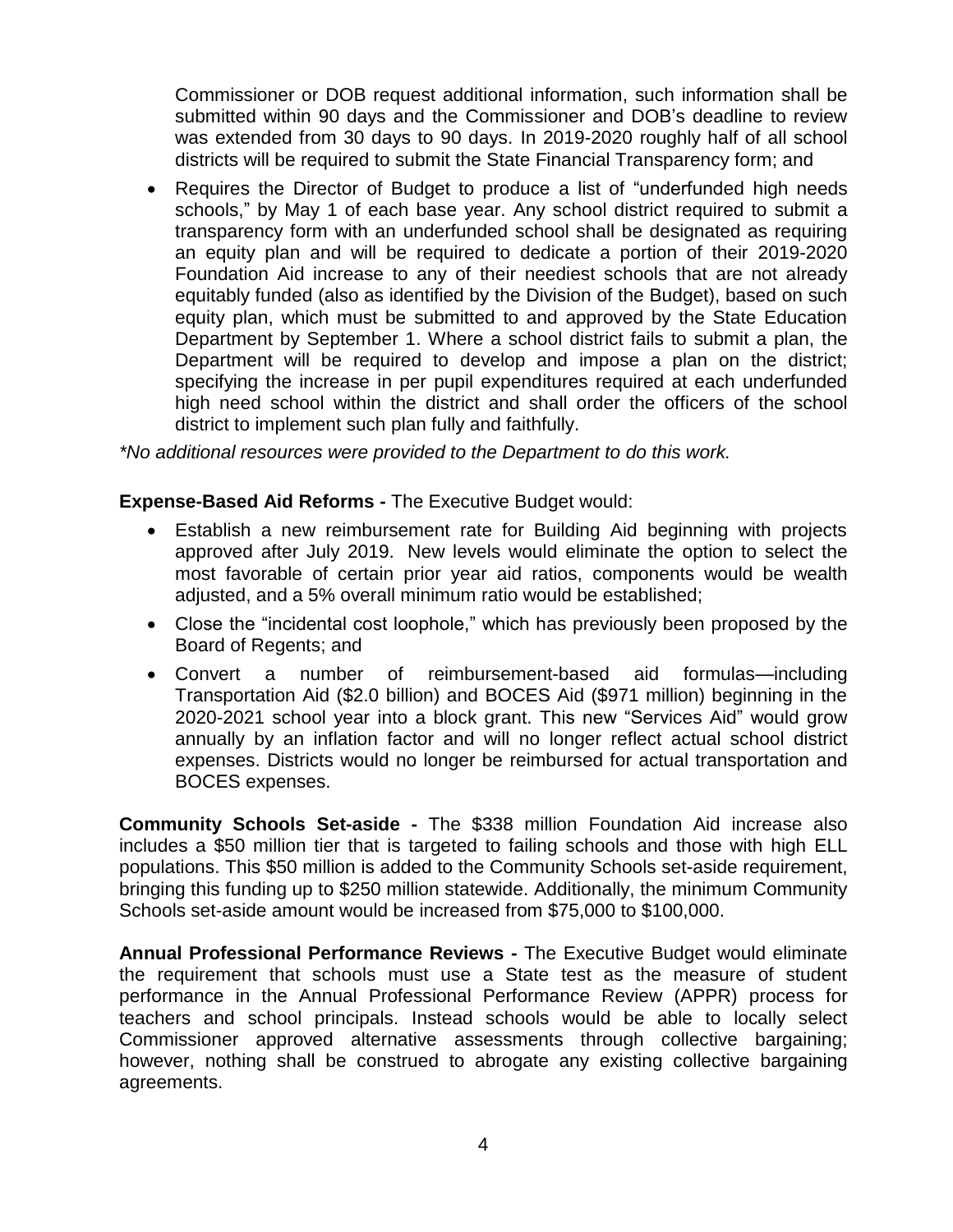**Standardized Testing and Student Records -** The Executive Budget would permanently extend the prohibition on putting standardized test scores on student permanent records.

### **Charter Schools -**

- The Executive Budget would *not* increase the total statewide charter school cap or address the limited number of charters remaining under the cap that can be located in New York City.
- The Executive Budget would increase per pupil NYC charter School Aid by 3.5%.

**Contracts for Excellence (C4E) -** Continues the Contracts for Excellence program requirements for school districts still in the program, unless all schools within the district are in good standing.

**Special Education Waivers -** As in prior years, the Executive Budget would authorize school districts, approved private schools, and BOCES to apply to the Commissioner for waivers from certain Special Education Requirements under 4402 and 4403 of the Education Law for a school year in order to implement an innovative special education program.

*\*No additional resources were provided to the Department to do this work.*

#### **Student Safety -** The Executive Budget would:

- Authorize school districts to enter into MOU's and contracts with third parties to install or operate school bus cameras. The school district would be entitled to receive a fine of \$250 for those found liable for violations of passing a stopped school bus captured by the school bus cameras. In addition, the range for fines for passing a stopped school bus would be increased to \$500-\$750 for those convicted of a violation for the first time and \$1,000-\$1,250 for those convicted of a second violation within 3 years and \$1,250-\$1,500 for a third offense;
- Require school districts and charter schools to create plans, developed with stakeholder input, to define the roles and areas of responsibility of school personnel, security personnel, school resource officers, and law enforcement in response to student misconduct that violates the code of conduct. Such plan would be incorporated into and published as part the of district or charter school safety plan; and
- Remove school bus exemptions from seatbelt requirements- all students under the age of sixteen would be required to wear seat belts on school buses.

#### **Healthy Relationships Curriculum -** The Executive Budget would:

- Require age-appropriate, medically accurate sexual education, sexual health, and healthy relationships to be included within the health education requirements in grades 6-12. Parents/Guardians would be provided with reasonable notice regarding such instruction and with the opportunity to provide written notice directing the removal of their child for such instruction;
- Require the Commissioner to develop age appropriate model instructional resources for the program to be included in the Health Education Standards after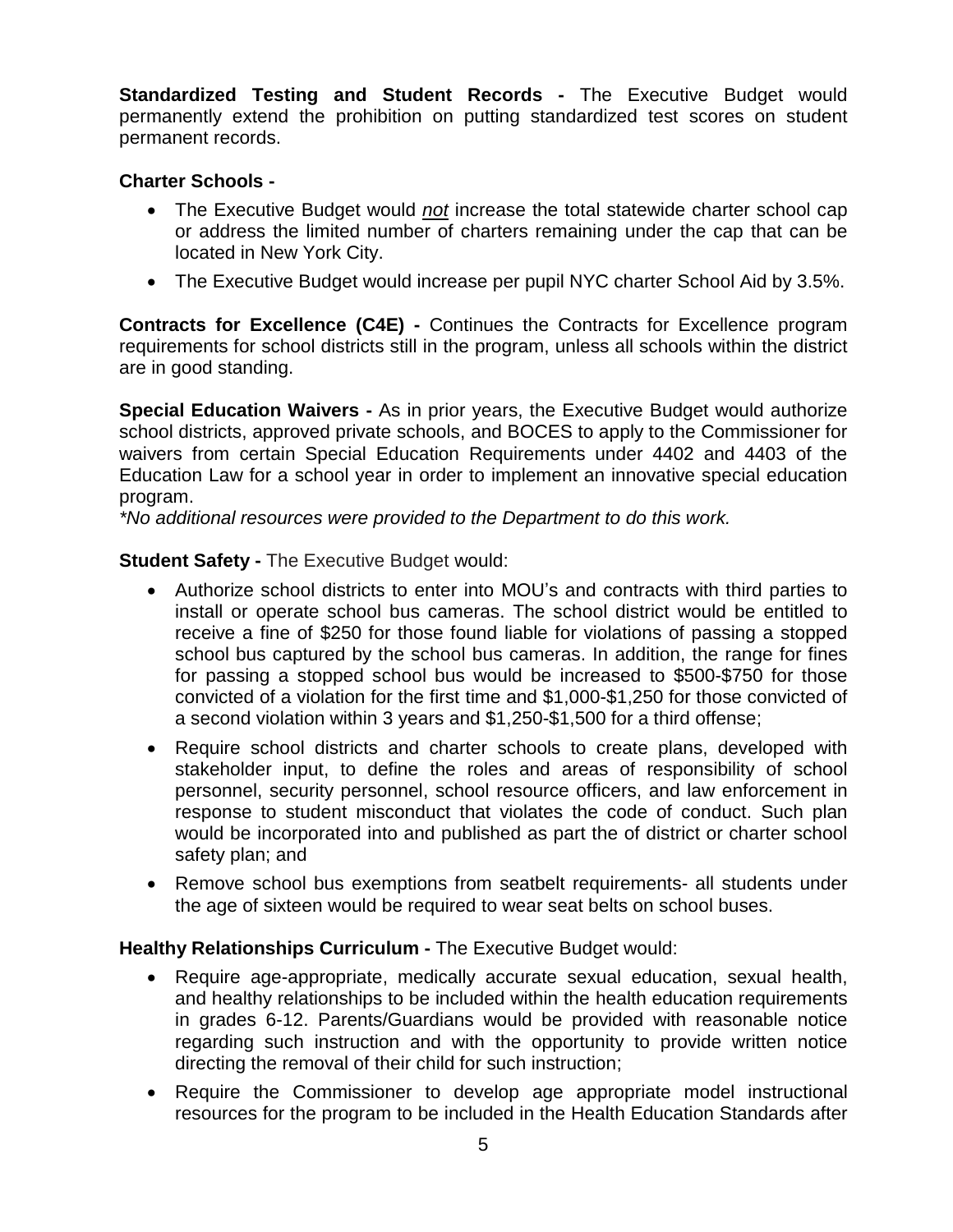consultation with a task force created by the Commissioner to study and make recommendations regarding the scope and substance of education standards, and the Commissioners of Health and Children and Family Services; and

• Require the Commissioner, in consultation with experts in the field, to develop age appropriate model instructional resources for parents and educators on physical self-awareness and healthy relationships and to dedicate a webpage on the Department's website for the provision of comprehensive sexual education and healthy relationships information and resources.

*\*No additional resources were provided to the Department to do this work.*

**Regional STEM Magnet Schools -** Authorize BOCES to establish regional science, technology, engineering, and mathematics (STEM) magnet high schools pursuant to a plan approved by the Commissioner. Non-component districts would be able to contract to send students to the magnet school. The districts would issue high school diplomas and the BOCES would be considered a school district for accountability purposes for these schools. BOCES would be responsible for curriculum, grading and the teachers would be employed by the BOCES.

*\*No additional resources were provided to the Department to do this work.*

**Rochester -** The Executive Budget would authorize Rochester to contract with BOCES for medical and health services.

**Homeless Student Funding Transparency -** The Executive Budget would require every school district receiving homeless funds to annually submit to the Department an accounting of the use of such funds in the prior school year before the end of the succeeding school year. The Commissioner shall review such accounting and develop, in consultation with the Commissioner of the Office of Temporary and Disability Assistance (OTDA), best practices to support homeless youth.

*\* No additional resources were provided to the Department to do this work.*

**Mayoral Control of New York City Schools -** The Executive Budget would extend mayoral control of the New York City School District for an additional three years (through the 2021-2022 school year).

The Executive Budget does *not* include the Regents P-12 related funding requests for:

- Promotion of Positive School Climate and Bullying Prevention \$8 million.
- Additional ESSA Implementation recommendations:
	- o Supporting Newly Identified (CSI & TSI) Schools \$3.5 million;
	- o Improving Transition Services to NYS Students at Neglected & Delinquent Facilities - \$300,000;
	- o Providing High-Quality Professional Learning \$2.9 million; and
	- o Creation of a Parent-Friendly Data System \$2.5 million.
- Access to High-Quality Early Education and Early Care Programs:
	- o Establishment of Regional Early Learning Technical Assistance Centers \$2 million;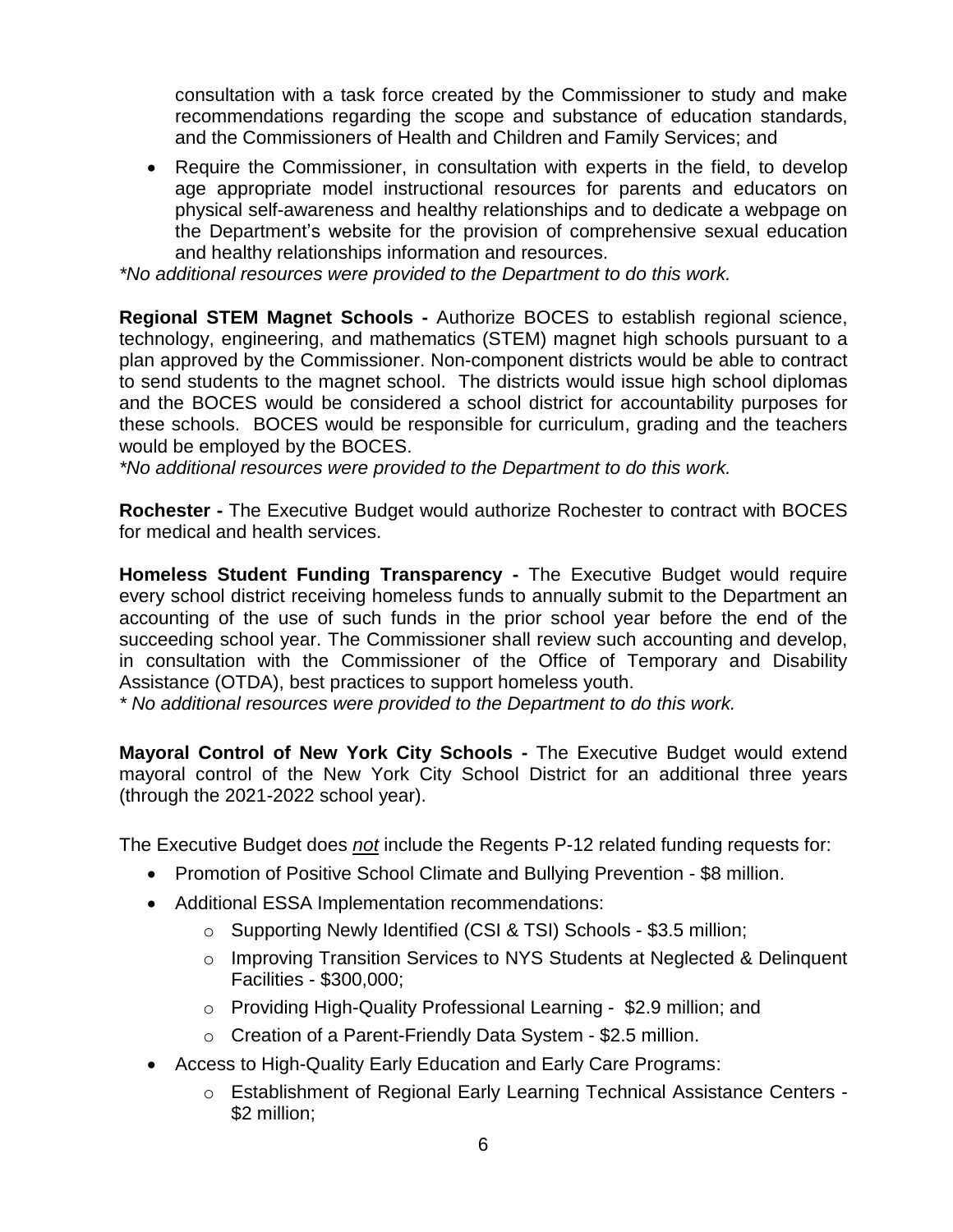- o Expanding QUALITYstarsNY \$3 million;
- o Implementing a Multi-Agency Comprehensive Developmental Screening Process - \$700,000;
- o Elevating Teacher and Leader Preparation and Professional Learning \$2.5 million; and
- o Tuition Cost Study for High-Quality Prekindergarten \$300,000.
- Addressing Teacher Shortages in Approved Private Schools Serving Students with Disabilities & Special Act School Districts:
	- o Funding for a Pipeline to Incentivize 4410 Staff to Obtain Appropriate Certifications - \$2 million; and
	- o Expand Excessive Teacher Turnover Prevention Compensation Funding \$4 million.
- Enhancing Regional Bilingual Education Resource Network support centers (RBERNs) - \$2.375 million.
- Enhancing the Achievement of English Language Learners:
	- o Supporting Spanish Language Arts (SLA) test development \$3.43 million; and
	- o Increasing 3-8 and Regents exam translations \$1 million.
- Creating a new English Language Proficiency assessment for English Language Learners/Multilingual Learners with Severe Cognitive Disabilities - \$2 million.
- Regents Exams in World Languages \$950,000.
- \*Creating a Special Education and Related Services Data System \$3.46 million.
- \*Improving Facilities System Services \$300,000.

\*The Executive Budget includes a \$93 million capital appropriation for equipment acquisition and systems modernization initiatives, but as there are no specific agency allocations and the distribution of funds would be subject to DOB approval, it is unclear whether SED would receive a portion of the funds for such noted projects above.

# **HIGHER EDUCATION**

The Executive Budget includes the following higher education related Regents priority provisions:

**NYS DREAM Act -** The Executive Budget would provide \$27 million in funding and enact the Senator Jose R. Peralta New York State DREAM Act, similar to the Regents priority proposal, that would eliminate citizenship and residency requirements for students to receive general awards, including Tuition Assistance Program (TAP), academic performance awards, scholarships or other financial assistance through higher education opportunity programs. Additionally, this proposal would allow undocumented immigrants and their families, who have a taxpayer identification number, to open a New York 529 family tuition savings account.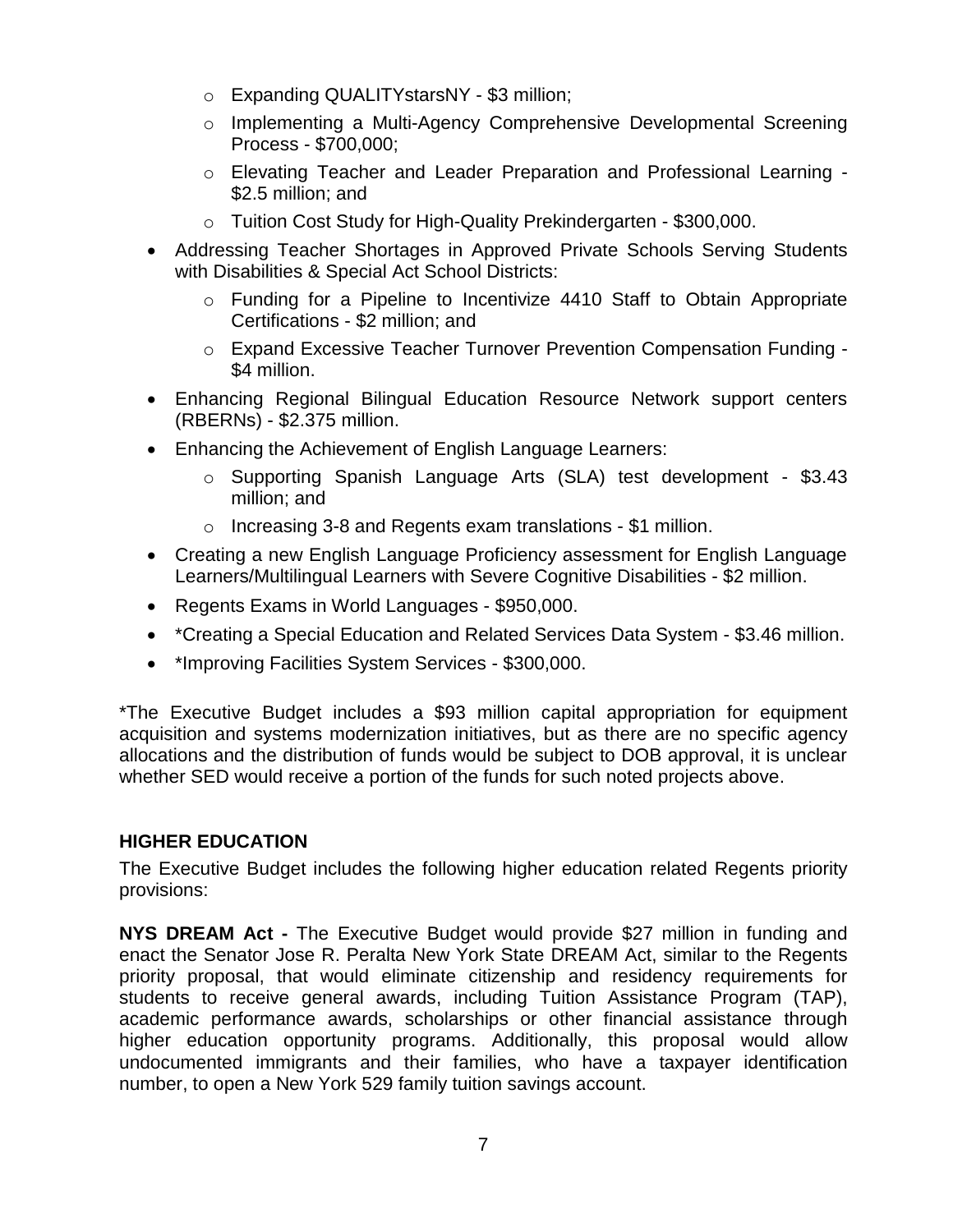The Executive Budget increased the spending authority for Interstate Reciprocity for Postsecondary Education by \$675,000 (from \$525,000 to \$1.2 million).

The Executive Budget contains additional funding for the following higher education programs:

- \$3 million for We Teach New York Grants to recruit 250 new teachers in a 4+1 bachelor's and master's degree program to fill future shortage areas in high poverty school districts; and
- \$1.5 million to support 100 new teachers in high-need school districts through the Master Teacher program.

The Executive Budget would eliminate the following higher education Legislative adds related to Regents funding requests:

- Supporting NYS Access and Opportunity Programs (*\*Regents Budget Priority Proposal - \$10M):*
	- o Collegiate Science and Technology Entry Program, decrease of \$2 million;
	- o Higher Education Opportunity Program, decrease of \$5.9 million;
	- o Liberty Partnerships Program, decrease of \$3 million; and
	- o Science and Technology Entry Program, decrease of \$2.6 million.
- Clinically Rich Intensive Teacher Institute, decrease of \$770,000; and
- Foster Youth Initiative, decrease of \$4.5 million.

The Executive Budget would eliminate the following additional Legislative adds:

- SUNY Center for Autism, decrease of \$500,000;
- Teacher Centers, decrease of \$11.7 million; and
- Teacher Diversity Pipeline Pilot, decrease of \$500,000.

The Executive Budget does *not* include the following Regents higher education related funding requests:

- Enhancing Supports & Services for Postsecondary Success of Students with Disabilities - \$15 million (*Joint Budget Priority Proposal with ACCES*);
- Access to a Highly Qualified Diverse Teaching Workforce: Teacher Opportunity Corp II Expansion - \$500,000; and
- Enhancing Teacher Effectiveness: Expanding the Shanker Grant \$500,000.

**Excelsior Scholarship Program -** The Executive Budget would provide for the 3<sup>rd</sup> and final phase of the implementation of the Excelsior Scholarship Program--starting in 2019-2020 School Year (SY), household income eligibility for this program increases to up to \$125,000.

**Enhanced Tuition Awards -** The Executive Budget would provide for the 3<sup>rd</sup> and final phase of the implementation of these awards--starting in the 2019-2020 SY, household income eligibility for this program increases to up to \$125,000. The amount of the award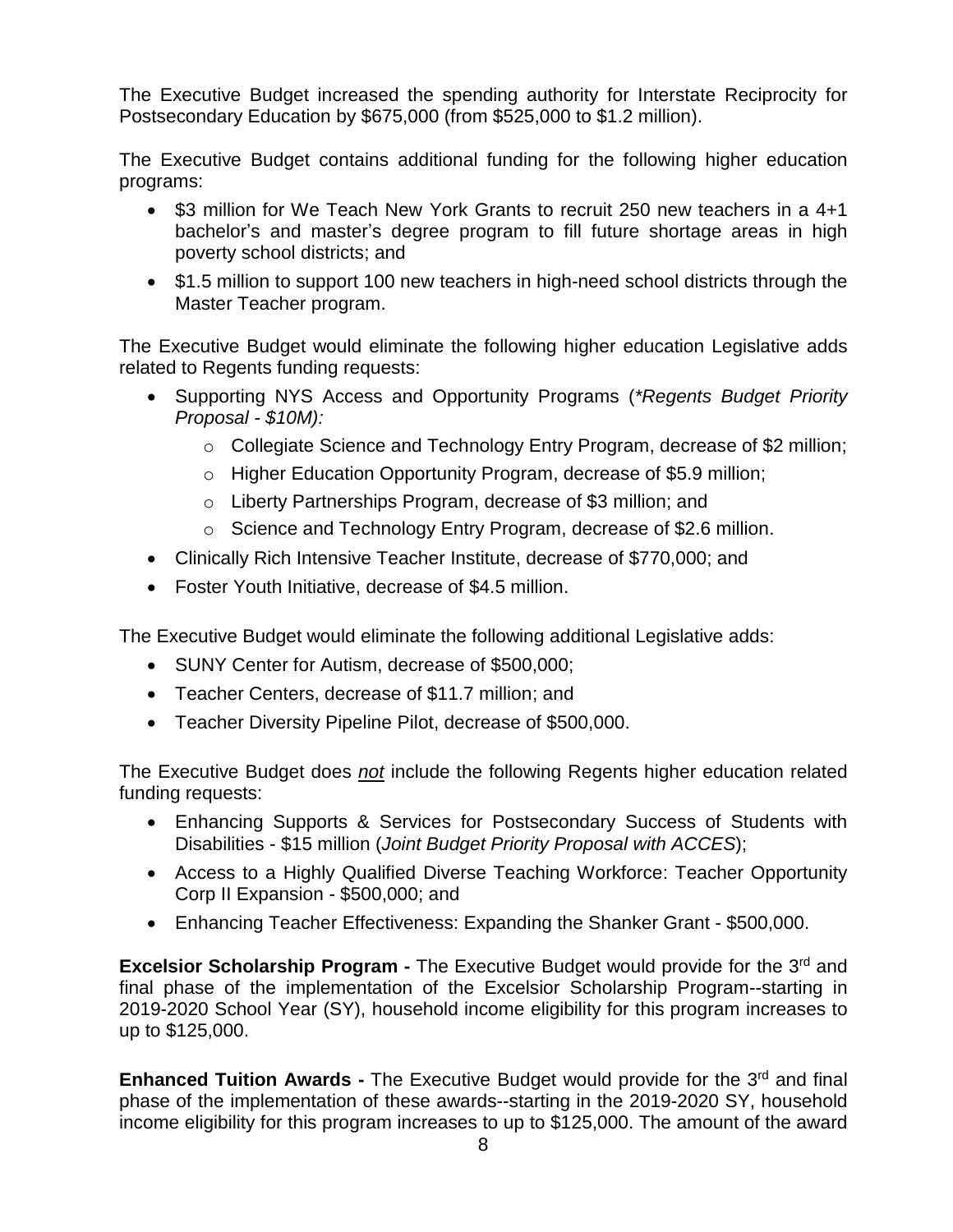under this program is the sum of the award plus a student's TAP award plus the institutions' matching award--for a total of \$6,000.

**Student Loans -** The Executive Budget would require student loan servicer companies to be licensed by the Department of Financial Services (DFS) and meet standards consistent with the mortgage industry as well as:

- Prevent student loan servicers or debt consultants from misleading a borrower or engaging in predatory act or practice, misapply payments, and provide credit report agencies with inaccurate information; and
- Protections would also include banning upfront fees, requiring fair contracts and clear and conspicuous disclosures to borrowers, and providing penalties for failing to comply with these requirements.

**Accountability for Degree Granting & Non-Degree Granting For-Profit Colleges -** *(Also an ACCES & Professions issue.)* The Executive Budget would require both NYS degree granting and non-degree granting for-profit colleges, starting in the 2019-2020 school year and thereafter, to report to the Commissioner on September 1 of each year, and for the Department to publish on our website, a detailed financial statement from them that discloses the following:

- The institution's revenues and expenditures for the prior academic year and the sources of revenue by type as well as types of expenditures.
- Salaries of college presidents and senior leadership as well as salary incentives and bonuses.

Financial statements from these for-profit colleges, must be submitted in a form and manner as determined by the Commissioner, and would be required to be certified by an independent certified public accountant as well as certified by the president of the institution. For-profit college leadership would be prohibited from serving on accreditation boards or organizations responsible with oversight of for-profit colleges to avoid conflicts of interest. Failure to comply with the provisions of this new section or a directive of the Commissioner shall constitute a violation of the laws governing state financial aid programs and HESC shall be authorized to terminate existing agreements to participate in state financial aid programs and may prohibit participation in the institution in state financial aid programs with respect to students enrolled after the date of termination of such agreements. In addition, the Commissioner is authorized to rescind such institutions' authority to enroll new students in academic programs in the state.

Commencing in the 2019-2020 school year and thereafter, no less than 50% of their revenues must be spent on instruction AND no less than 20% of their revenues shall be derived from sources **other than** the combined revenues of limited revenue sources, which includes among other revenues the amount of funds the institution receives from private or non-government sources; the amount of funds received by students; matching funds, interest; amount charged for books, etc.

Failure to meet either requirement for two consecutive academic years would prohibit the institution from enrolling any new students in such program for at least two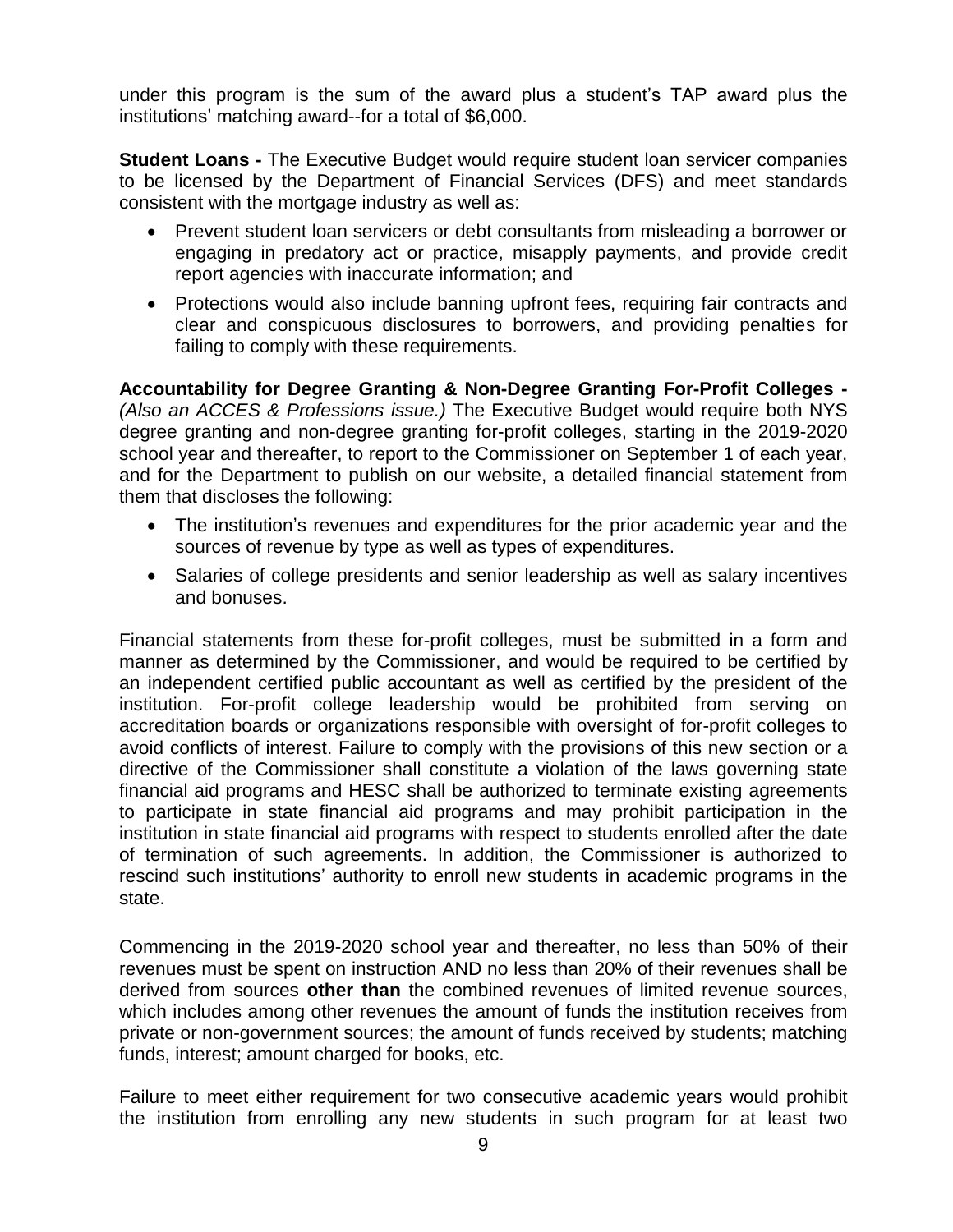academic years. HESC would be authorized to terminate existing agreements with the institutions that fail to comply with the provisions to participate in State financial aid and may prohibit any future participation in State financial aid programs for students enrolled after the date of termination of such agreements; and Commissioner would be authorized to rescind such institution's authority to enroll new students in academic programs in this State.

*\*No additional resources were provided to the Department to do this work.*

## **PROFESSIONS**

The Executive Budget includes the Regents Professions related funding request for \$7.2 million in Capital spending authority to continue systems modernization efforts for the Office of the Professions, including Phase II of the development of an **Electronic Licensing** System.

The Executive Budget increased the spending authority to support the Office of Professions account by \$7.3 million, from \$42.1 million to \$49.4 million.

**Corporate Practice and Accountancy -** The Executive Budget would allow public accounting firms to offer up to 49% of ownership by individuals who are non-licensees.

**Prohibition of Conversion Therapy for Minors -** The Executive Budget would prohibit a mental health professional from engaging in sexual orientation change efforts/conversion therapy with a patient under 18 years of age and provide that any sexual orientation change efforts/conversion therapy attempted on a patient under 18 years of age by a licensed mental health professional would be considered unprofessional conduct and would also subject the provider to discipline by the provider's licensing entity.

**Reproductive Health Act -** The Executive Budget would:

- Codify the Supreme Court's Roe v. Wade decision and subsequent rulings into State law and ensures that health care professionals can provide these services without criminal penalty; and
- Eliminate the class A misdemeanor penalty, under the pharmacy practice statute, for any person other than a pharmacist, to sell or distribute any instrument or drug for the prevention of conception to a minor under sixteen; and for the advertisement or display of any instrument or drug for the prevention of conception, within or without the premises of such pharmacy, would be authorized (\*note: this provision was already declared unconstitutional by the Supreme Court for non-prescription contraceptives and has not been enforced since).

**Design-Build -** The Executive Budget would expand the set of authorized entities that may utilize design-build contracts to a single entity, as established in the Infrastructure Investment Act, to include the Dormitory Authority, the New York State Urban Development Corporation, the Office of General Services, the Department of Health, and New York State Olympic Regional Development Authority.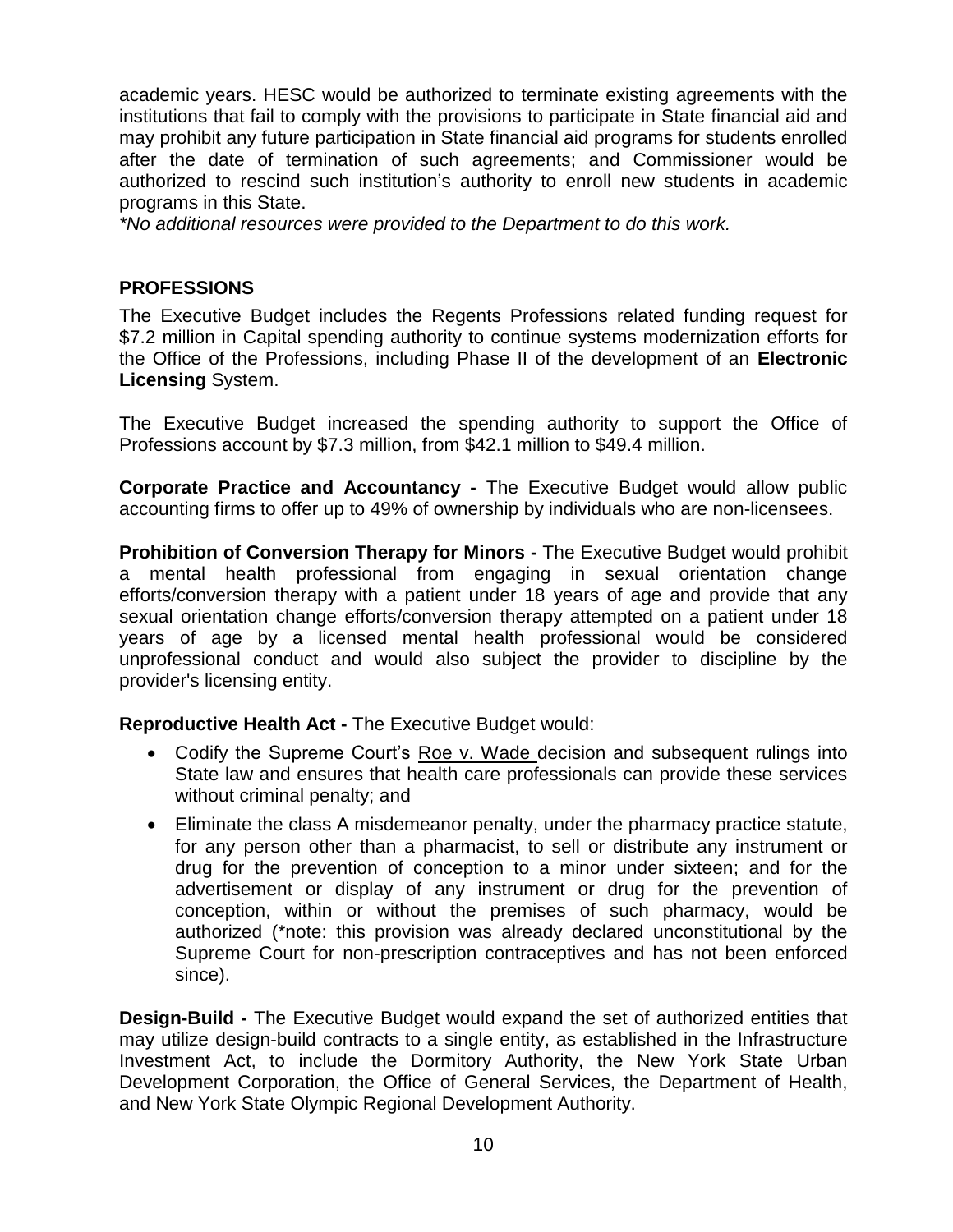# **CULTURAL EDUCATION**

The Executive Budget would eliminate the following cultural education related Legislative adds:

- Public Library Construction, decrease of \$20 million (*\*Regents Budget Priority Proposal - \$11 million); and*
- Aid to Public Libraries, decrease of \$5 million.

The Executive Budget does *not* include the Regents cultural education related funding requests for:

- Expanding Access to Education Programs through Cultural Institutions: Museum Education Act - \$5 million; and
- Public Broadcasting Education Programs \$5 million.

**Arts Capital Grants Fund -** The Executive Budget would repurpose an arts capital revolving loan fund for use by the New York State Council on the Arts (NYSCA) to award capital grants to small-sized arts organizations instead of loans.

# **ACCES**

The Executive Budget contains funding changes to the following ACCES related programs:

• Increased the spending authority to support the Vocational School Supervision Account by \$605,000, from \$3.56 million to \$4.165 million.

The Executive Budget does *not* include the following Regents ACCES related funding requests for:

- Bridge to College and Careers Pilot Program \$3 million; and
- Independent Living Services \$5 million.

The Executive Budget would eliminate the following Legislative adds:

• Adult Literacy Aid, decrease of \$1.5 million.

# **OTHER**

The Enacted Budget does *not* include the Regents funding request of \$200,000 for webcasting Regents meetings.

The Executive Budget contains other funding changes to the following programs:

• \$4.1 million to support facilities staff across the Department. This new account will be exempt from existing cash controls thus giving the Department more flexibility in spending;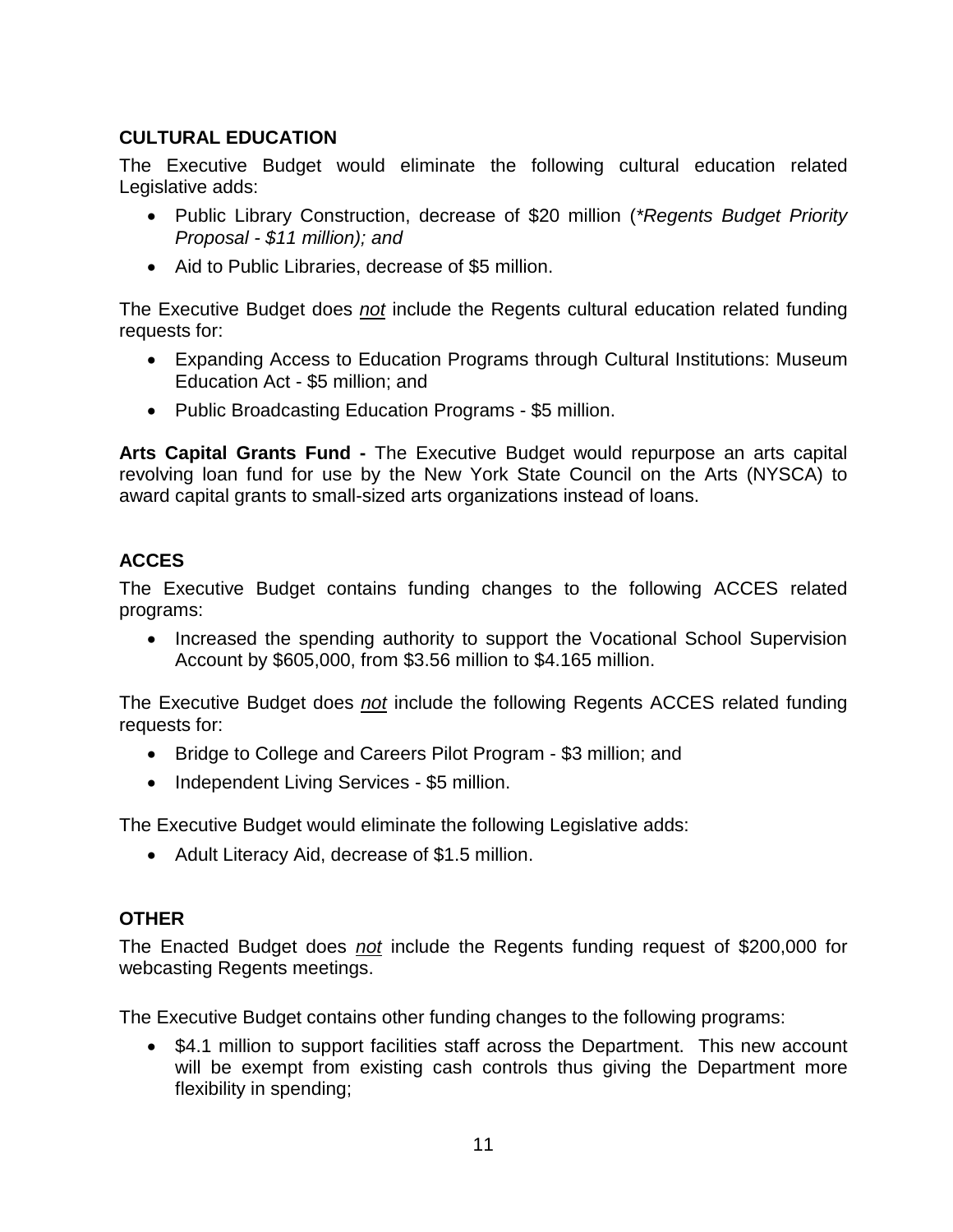- \$2.5 million for the acquisition of new computers from state and special revenue accounts across the Department. This new account will also be exempt from existing cash controls thus giving the Department more flexibility in spending; and
- Increased the flexibility in spending in the Office of Management Services (OMS) by dividing the indirect cost recovery account into two separate Special Revenue Funds – one for Federal indirect cost recoveries and one for State indirect cost recoveries. The new Federal account will receive indirect support funds from Federal accounts and will be exempt from cash controls, thus giving this account more flexibility in spending.

**Possible Budget Reductions -** The Executive Budget would allow for the Budget Director to reduce certain General Fund and limited other appropriations and funding by a uniform percentage not to exceed 3% in the event that estimated tax receipts are reduced by \$500 million or more versus the 2018-2019 Executive State Financial Plan.

**Anti-Discrimination Provisions -** The Executive Budget would:

- Enact the **Gender Expression Non-Discrimination Act (GENDA)**, to prohibit discrimination based on gender identity or expression, and include offenses regarding gender identity or expression under the hate crimes statute;
- Extend the Human Rights Law's anti-discrimination provisions, governed by the Division of Human Rights--which afford protection against discrimination, harassment, and bullying for members of protected groups--to public educational institutions (including schools, school districts, BOCES and public colleges and universities and any education corporation that holds itself out to the public to be non-sectarian and tax exempt);
- Extends the Civil Rights Act to include gender identity or expression; and
- Require that every school district adopt and distribute a policy regarding sex discrimination, which must specifically address discrimination against pregnant and parenting students. Such policies would have to include:
	- o Students' rights to attend classes and participate in extracurricular activities regardless of pregnant or parenting status;
	- o Opportunities to make up missed class work or to excuse absences due to pregnancy, childbirth or related conditions;
	- o Protections of students from harassment; and
	- o A formal grievance procedure.

*\*No additional resources were provided to the Department to do this work.*

**Child Victim's Act -** The Executive Budget would:

- Increase the age for which the statute of limitations begins to run in cases of a sexual offense against a child from 18 to 23 years old;
- Hold, depending on the crime, an abuser criminally responsible for his or her actions up until the date the child victim reaches the age of 26 or 28;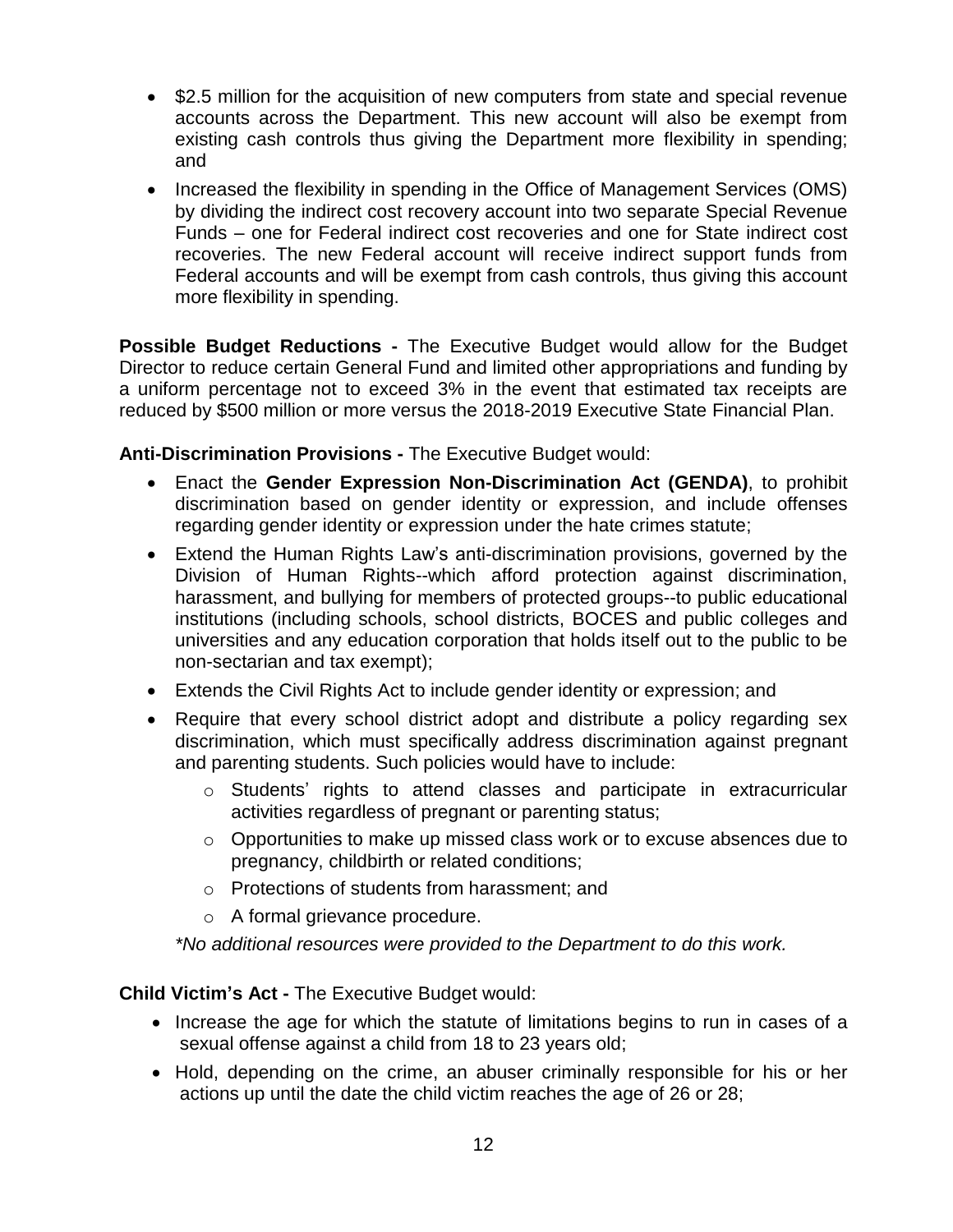- Allow a victim of abuse to commence a civil lawsuit at any time until they reach the age of 50 years old;
- Eliminate the need for a victim to file a notice of claim; and
- Provide a one-year window during which any victim whose claim is time-barred to bring that cause of action anew.

**Permanent Tax Cap -** The Executive Budget would make the local tax cap permanent at 2% or the rate of inflation, whichever is lower (currently set to expire in June 2020).

**Decreasing Tax Shift Impacts to School Districts -** The Executive Budget would provide additional tools for school districts and local governments to avoid large, unexpected tax shifts due to equalization rate changes.

**Janus Decision Related Provision -** The Executive Budget would prohibit disclosure of personal information by a public employer for all public sector employees.

**Tobacco Prevention Policies -** The Executive Budget would prohibit pharmacies from selling tobacco products (including e-cigarettes and vapor products); increase the age of sale of tobacco products from 18 to 21 years of age; and authorize DOH to promulgate regulations to prohibit or restrict the sale or distribution of e-cigarettes or eliquids that have a characterizing flavor intent to appeal to minors.

**Millionaire's Tax Extension -** The Executive Budget would extend the "millionaire's tax" for another 5 years.

**Net Neutrality & State Procurement Process -** The Executive Budget would require the incorporation of net neutrality principles into the State's procurement process for internet services.

**Voting Pre-Registration -** The Executive Budget would allow 16 and 17-year-olds to pre-register to vote.

**Gun Safety Measures -** The Executive Budget would:

- Prohibit the possession, manufacturing, transportation, shipment and sale of items that accelerate the firing rate of firearms, rifles, and shotguns;
- Establish a 10-day waiting period before a licensed gun dealer may deliver a firearm, shotgun, or rifle to purchaser when the sale has not been approved or denied by a National Instant Criminal Background Check System; and
- Prevent individuals determined by a court to be likely to engage in conduct that would result in serious harm to themselves or others from purchasing, possessing, or attempting to purchase or possess a firearm, rifle, or shotgun.

**Lower Blood Lead Levels -** The Executive Budget would lower blood lead levels that constitutes an elevated lead level from 10 to 5 micrograms per deciliter. The Department of Health would also be authorized to establish levels lower than 5 micrograms pursuant to regulations.